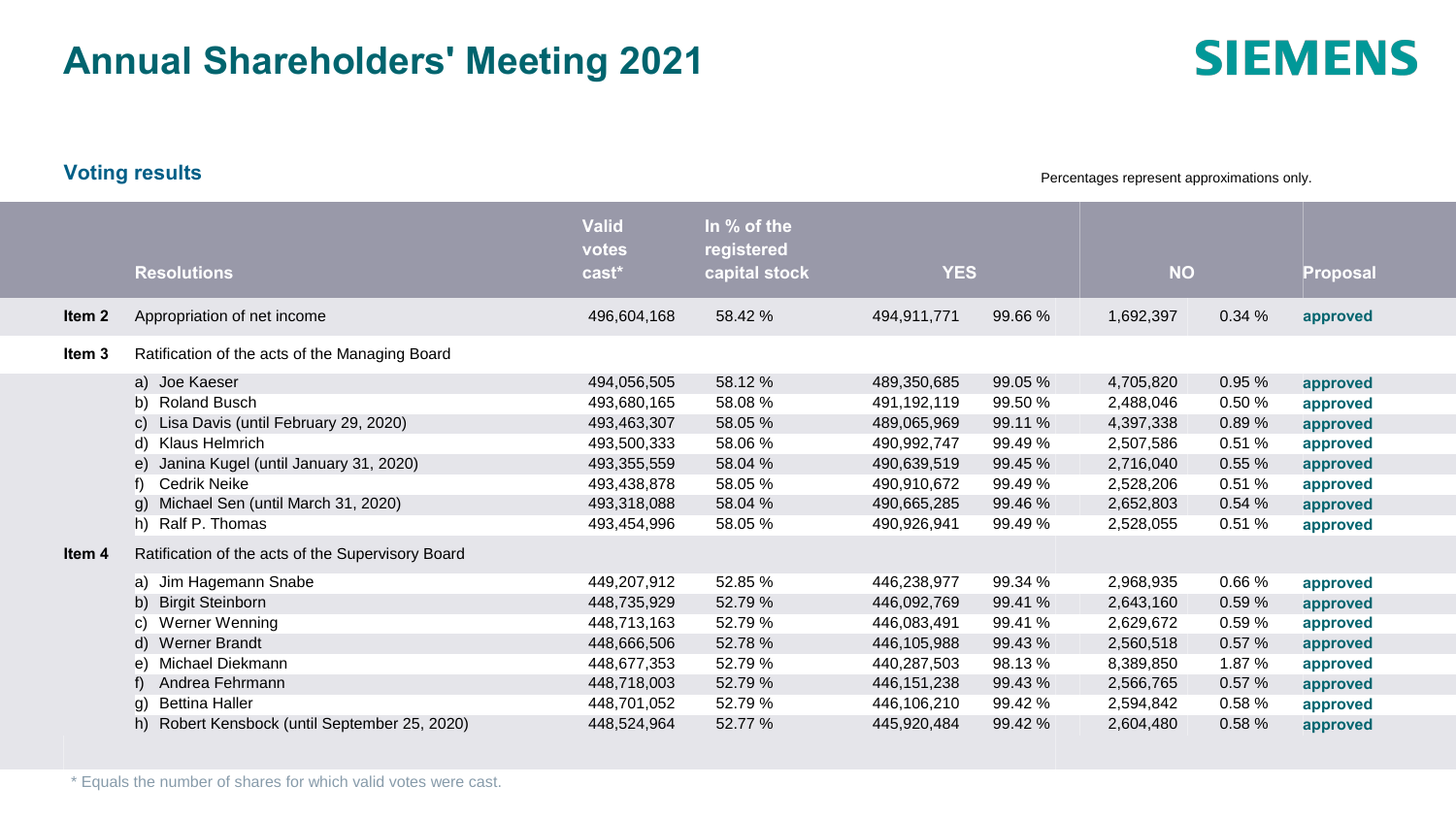# **Annual Shareholders' Meeting 2021**

**Voting results**

Percentages represent approximations only.

| <b>Resolutions</b>                                               | <b>Valid</b><br>votes<br>cast* | In % of the<br>registered<br>capital stock | <b>YES</b>  |         | <b>NO</b>   |         | <b>Proposal</b> |
|------------------------------------------------------------------|--------------------------------|--------------------------------------------|-------------|---------|-------------|---------|-----------------|
| Ratification of the acts of the Supervisory Board (continuation) |                                |                                            |             |         |             |         |                 |
| Harald Kern                                                      | 448,590,809                    | 52.78%                                     | 446,011,983 | 99.43 % | 2,578,826   | 0.57 %  | approved        |
| Jürgen Kerner                                                    | 448,584,141                    | 52.77 %                                    | 445,962,111 | 99.42 % | 2,622,030   | 0.58 %  | approved        |
| k) Nicola Leibinger-Kammüller                                    | 448,686,656                    | 52.79 %                                    | 446,135,533 | 99.43 % | 2,551,123   | 0.57 %  | approved        |
| Benoît Potier                                                    | 448,554,443                    | 52.77 %                                    | 445,994,745 | 99.43 % | 2,559,698   | 0.57%   | approved        |
| m) Hagen Reimer                                                  | 448,546,549                    | 52.77 %                                    | 445,981,539 | 99.43 % | 2,565,010   | 0.57%   | approved        |
| n) Norbert Reithofer                                             | 448,635,174                    | 52.78 %                                    | 446,048,636 | 99.42 % | 2,586,538   | 0.58%   | approved        |
| o) Baroness Nemat Shafik                                         | 448,587,355                    | 52.77 %                                    | 445,924,597 | 99.41 % | 2,662,758   | 0.59%   | approved        |
| p) Nathalie von Siemens                                          | 448,718,256                    | 52.79 %                                    | 446,191,546 | 99.44 % | 2,526,710   | 0.56%   | approved        |
| Michael Sigmund<br>q).                                           | 448,626,139                    | 52.78 %                                    | 446,086,398 | 99.43 % | 2,539,741   | 0.57%   | approved        |
| Dorothea Simon                                                   | 448,613,908                    | 52.78%                                     | 446,026,312 | 99.42 % | 2,587,596   | 0.58 %  | approved        |
| Matthias Zachert<br>s)                                           | 448,577,264                    | 52.77 %                                    | 446,016,506 | 99.43 % | 2,560,758   | 0.57 %  | approved        |
| Gunnar Zukunft                                                   | 448,567,983                    | 52.77 %                                    | 445,991,572 | 99.43 % | 2,576,411   | 0.57%   | approved        |
| Appointment of independent auditors                              | 488,174,272                    | 57.43 %                                    | 474,489,068 | 97.20%  | 13,685,204  | 2.80%   | approved        |
| Election of members to the Supervisory Board                     |                                |                                            |             |         |             |         |                 |
| a) Grazia Vittadini                                              | 495,139,882                    | 58.25 %                                    | 490,919,319 | 99.15 % | 4,220,563   | 0.85%   | approved        |
| b) Kasper Rørsted                                                | 496,122,690                    | 58.37 %                                    | 379,755,634 | 76.54 % | 116,367,056 | 23.46 % | approved        |
| c) Jim Hagemann Snabe                                            | 495,210,996                    | 58.26 %                                    | 425,578,015 | 85.94 % | 69,632,981  | 14.06%  | approved        |
|                                                                  |                                |                                            |             |         |             |         |                 |

\* Equals the number of shares for which valid votes were cast.